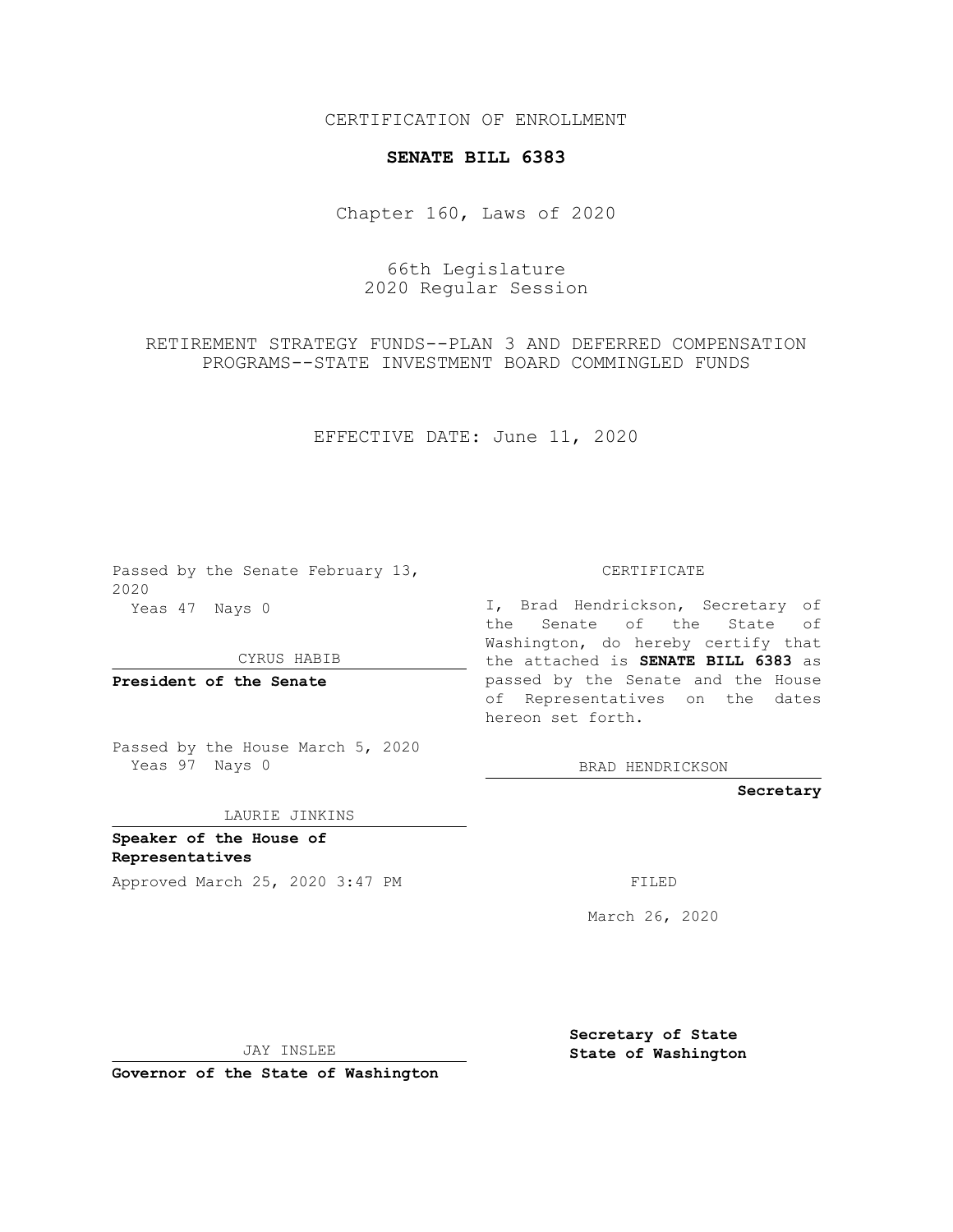## **SENATE BILL 6383**

Passed Legislature - 2020 Regular Session

**State of Washington 66th Legislature 2020 Regular Session**

**By** Senators Conway, Schoesler, and Mullet; by request of Select Committee on Pension Policy

Read first time 01/15/20. Referred to Committee on Ways & Means.

 AN ACT Relating to the retirement strategy funds in the plan 3 and the deferred compensation programs; and amending RCW 41.34.060, 41.34.140, 41.50.770, and 41.50.780; and creating a new section.

BE IT ENACTED BY THE LEGISLATURE OF THE STATE OF WASHINGTON:

 NEW SECTION. **Sec. 1.** The legislature finds that participants in the retirement strategy funds of the deferred compensation and plan 3 defined contribution plans would gain broader investment exposure to a diversified asset mix by including the state investment board's commingled pension fund in the asset mix. It is the intent of the legislature to confirm participant access to a broader scope of 11 assets.

 **Sec. 2.** RCW 41.34.060 and 2011 c 80 s 2 are each amended to read 13 as follows:

 (1) Members may select investments as provided in subsections (2) and (4) of this section. If a member of the public employees' retirement system entering plan 3 under RCW 41.40.785, a member of the teachers' retirement system entering plan 3 under RCW 41.32.835, or a member of the school employees' retirement system entering plan 3 under RCW 41.35.610 does not select investments, the member's account shall be invested in the default investment option of the

p. 1 SB 6383.SL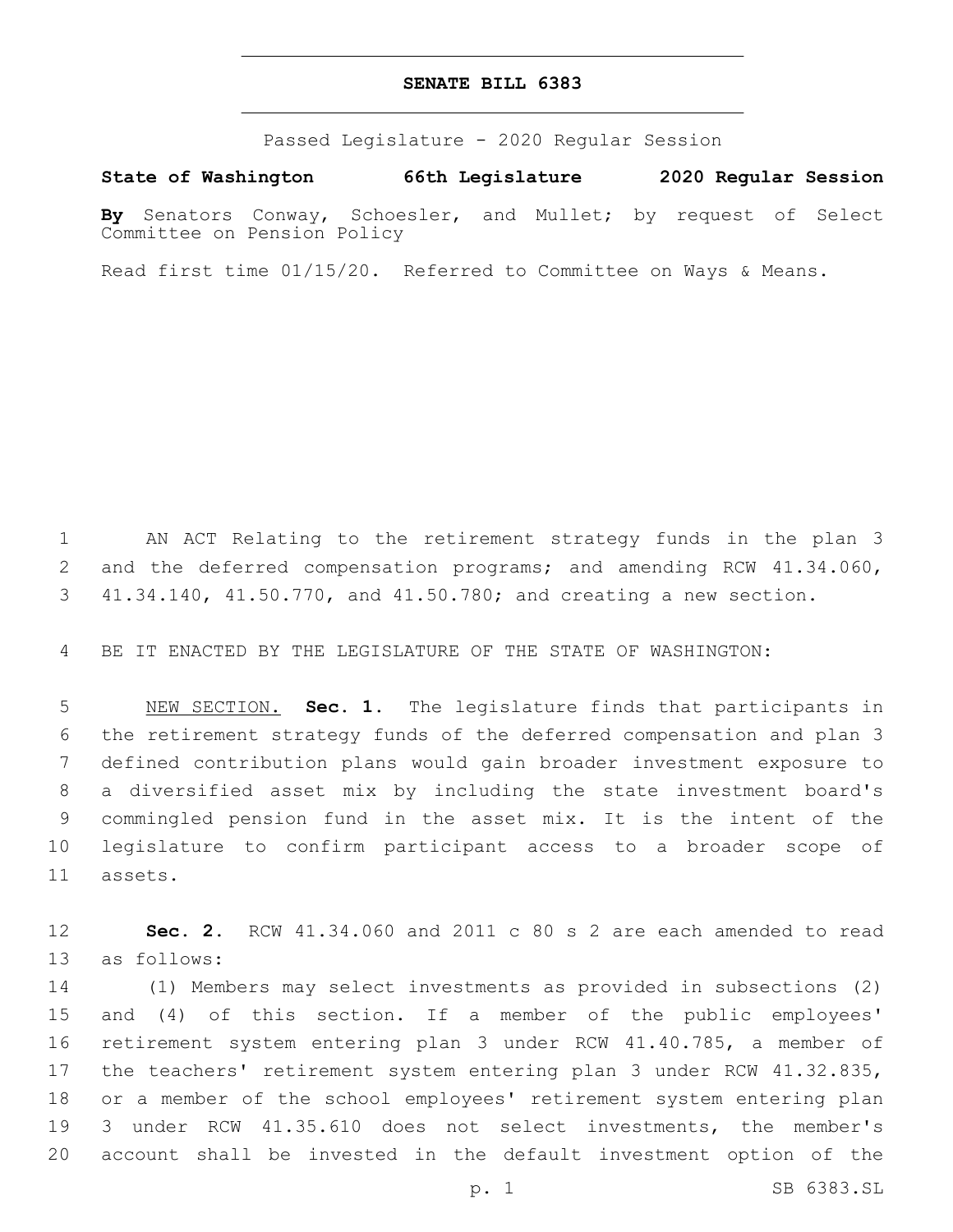retirement strategy fund that is closest to the retirement target date of the member. Retirement strategy fund means one of several diversified asset allocation portfolios managed by investment advisors under contract to the state investment board. The asset mix of the portfolios adjusts over time depending on a target retirement date. The retirement strategy fund asset mix may include investment in state investment board commingled funds as authorized in RCW 43.33A.170.

 (2) Members may elect to have their account invested by the state investment board. In order to reduce transaction costs and address liquidity issues, based upon recommendations of the state investment board, the department may require members to provide up to ninety days' notice prior to moving funds from the state investment board portfolio to self-directed investment options provided under 15 subsection (4) of this section.

 (a) For members of the retirement system as provided for in chapter 41.32 RCW of plan 3, investment shall be in the same portfolio as that of the teachers' retirement system combined plan 2 19 and 3 fund under RCW 41.50.075(2).

 (b) For members of the retirement system as provided for in chapter 41.35 RCW of plan 3, investment shall be in the same portfolio as that of the school employees' retirement system combined 23 plan 2 and 3 fund under RCW 41.50.075(4).

 (c) For members of the retirement system as provided for in chapter 41.40 RCW of plan 3, investment shall be in the same portfolio as that of the public employees' retirement system combined 27 plan 2 and 3 fund under RCW 41.50.075(3).

28 (3) The state investment board shall declare ((monthly)) unit 29 values no less than monthly for the portfolios or funds, or portions thereof, utilized under subsection (2)(a), (b), and (c) of this section. The declared values shall be an approximation of portfolio or fund values, based on internal procedures of the state investment board. Such declared unit values and internal procedures shall be in the sole discretion of the state investment board. The state investment board may delegate any of the powers and duties under this subsection, including discretion, pursuant to RCW 43.33A.030. Member accounts shall be credited by the department with a rate of return 38 based on changes to such unit values.

 (4) Members may elect to self-direct their investments as set 40 forth in RCW 41.34.130 and 43.33A.190.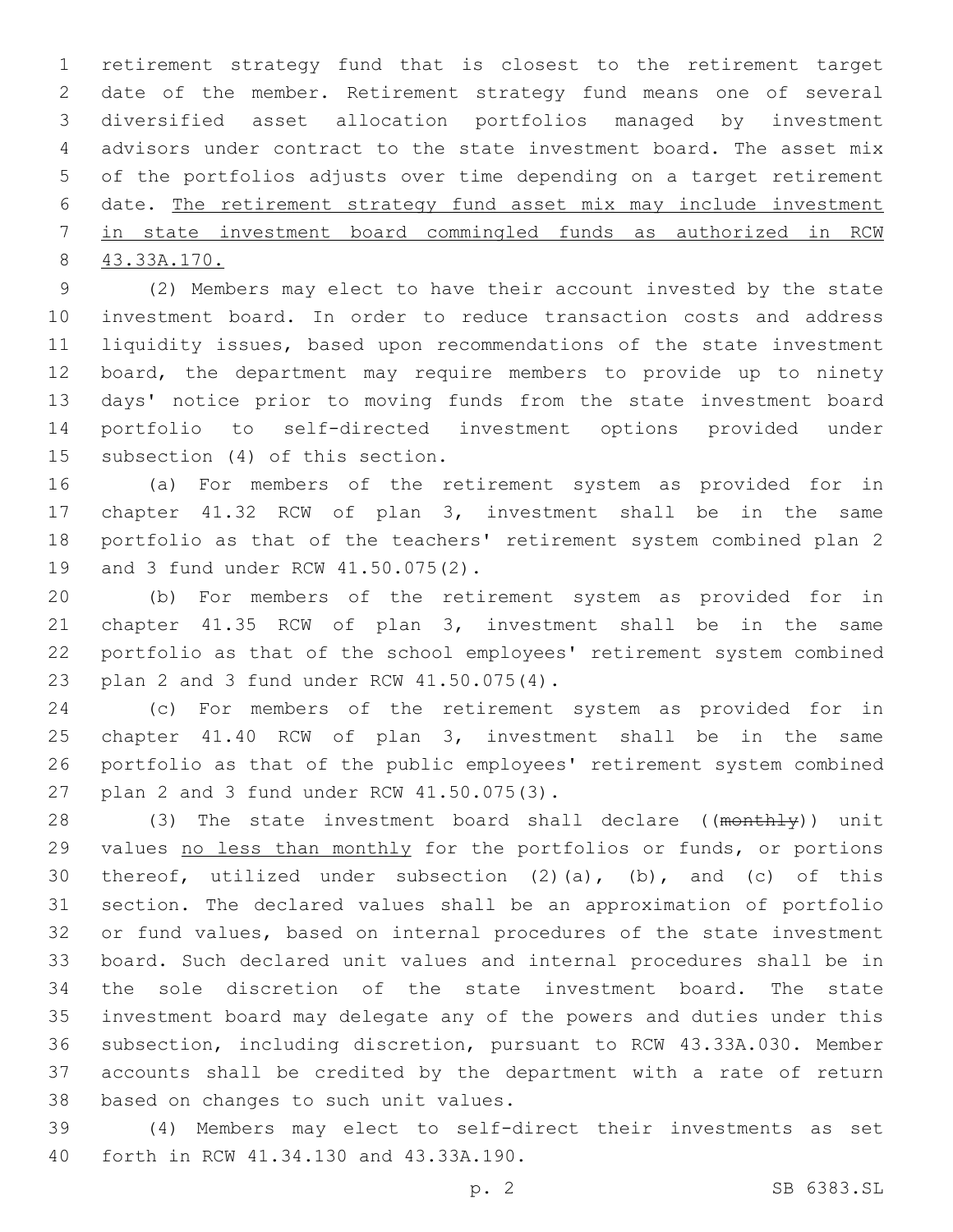**Sec. 3.** RCW 41.34.140 and 2011 c 80 s 3 are each amended to read 2 as follows:

 (1) A state board or commission, agency, or any officer, employee, or member thereof is not liable for any loss or deficiency resulting from member defined contribution investments selected, made, or required pursuant to RCW 41.34.060 (1), (2), or (4).

 (2) Neither the department, nor director or any employee, nor the 8 state investment board, nor any officer, employee, or member thereof is liable for any loss or deficiency resulting from a member investment in the default option pursuant to RCW 41.34.060(1) or reasonable efforts to implement investment directions pursuant to RCW  $12 \quad 41.34.060 \quad (1)$ ,  $(2)$ , or  $(4)$ .

 (3) The state investment board, or any officer, employee, or member thereof is not liable with respect to any declared monthly unit valuations or crediting of rates of return, or any other exercise of powers or duties, including discretion, under RCW  $17 \quad 41.34.060(3)$ .

 (4) The department, or any officer or employee thereof, is not liable for crediting rates of return which are consistent with the 20 state investment board's declaration of ((monthly)) unit valuations 21 pursuant to RCW 41.34.060(3).

 **Sec. 4.** RCW 41.50.770 and 2016 c 112 s 1 are each amended to 23 read as follows:

 (1) "Employee" as used in this section and RCW 41.50.780 includes all full-time, part-time, and career seasonal employees of the state, a county, a municipality, or other political subdivision of the state, whether or not covered by civil service; elected and appointed officials of the executive branch of the government, including full- time members of boards, commissions, or committees; justices of the supreme court and judges of the court of appeals and of the superior and district courts; and members of the state legislature or of the legislative authority of any county, city, or town.

 (2) The state, through the department, and any county, municipality, or other political subdivision of the state acting through its principal supervising official or governing body is authorized to contract with an employee to defer a portion of that employee's income, which deferred portion shall in no event exceed the amount allowable under 26 U.S.C. Sec. 401(a) or 457, and deposit or invest such deferred portion in a credit union, savings and loan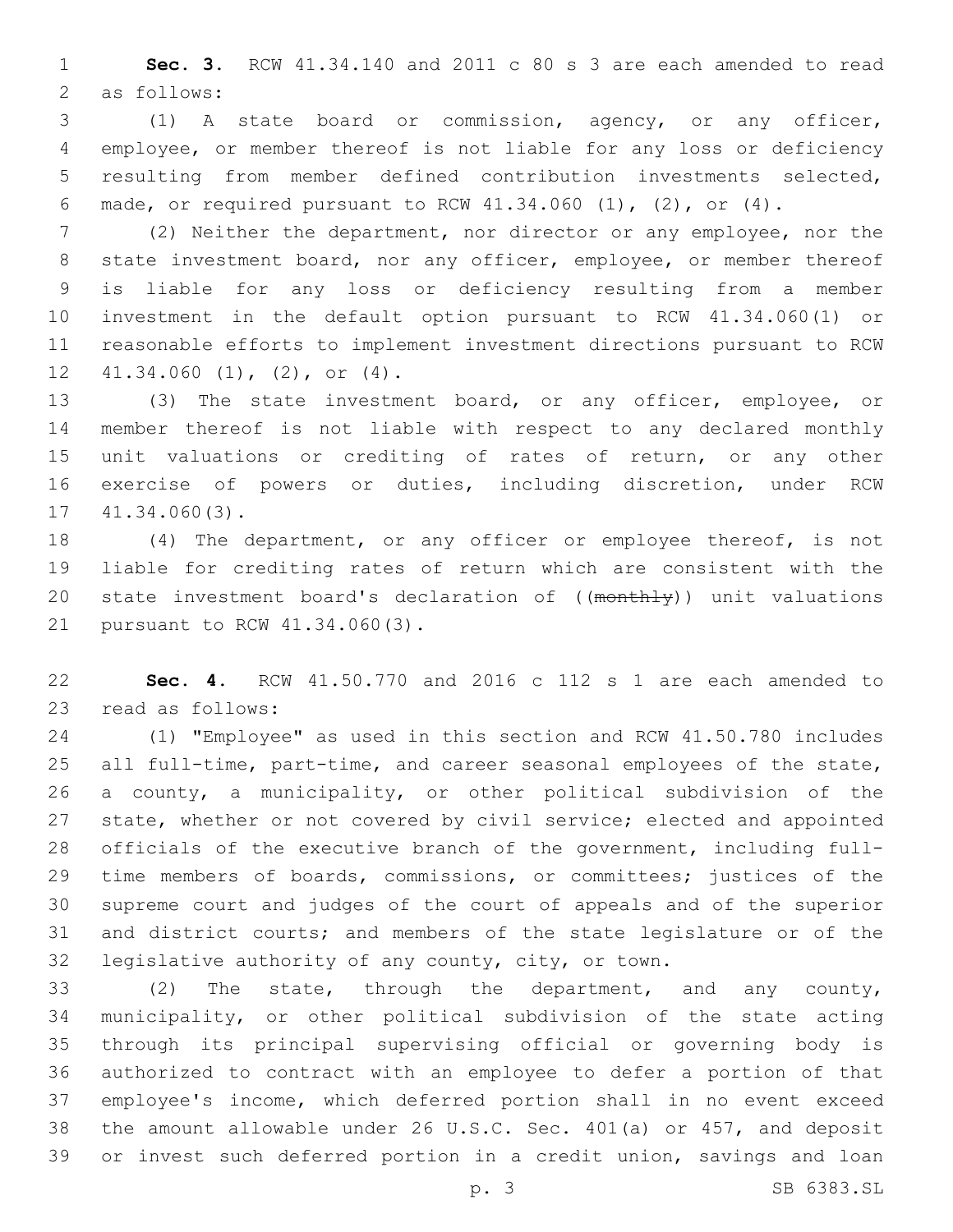association, bank, or mutual savings bank or purchase life insurance, shares of an investment company, individual securities, or fixed and/or variable annuity contracts from any insurance company or any investment company licensed to contract business in this state.

 (3) Beginning no later than January 1, 2017, all persons newly employed by the state on a full-time basis who are eligible to participate in a deferred compensation plan under 26 U.S.C. Sec. 457 shall be enrolled in the state deferred compensation plan unless the employee affirmatively elects to waive participation in the plan. Persons who participate in the plan without having selected a deferral amount or investment option shall contribute three percent of taxable compensation to their plan account which shall be invested in a default option selected by the state investment board in consultation with the director. This subsection does not apply to higher education undergraduate and graduate student employees and shall be administered consistent with the requirements of the federal 17 internal revenue code.

 (4) Beginning no later than January 1, 2017, any county, municipality, or other political subdivision offering the state deferred compensation plan authorized under this section, may choose to administer the plan with an opt-out feature for new employees as 22 described in subsection (3) of this section.

 (5) Employees participating in the state deferred compensation plan under 26 U.S.C. Sec. 457 or money-purchase retirement savings plan under 26 U.S.C. Sec. 401(a) administered by the department shall self-direct the investment of the deferred portion of their income through the selection of investment options as set forth in 28 subsection (6) of this section.

 (6) The department can provide such plans as it deems are in the interests of state employees. In addition to the types of investments described in this section, the state investment board, with respect to the state deferred compensation plan under 26 U.S.C. Sec. 457 or money-purchase retirement savings plan under 26 U.S.C. Sec. 401(a), shall invest the deferred portion of an employee's income, without limitation as to amount, in accordance with RCW 43.84.150, 43.33A.140, and 41.50.780, and pursuant to investment policy established by the state investment board for the state deferred compensation plan under 26 U.S.C. Sec. 457 or money-purchase retirement savings plan under 26 U.S.C. Sec. 401(a). The state investment board, after consultation with the director regarding any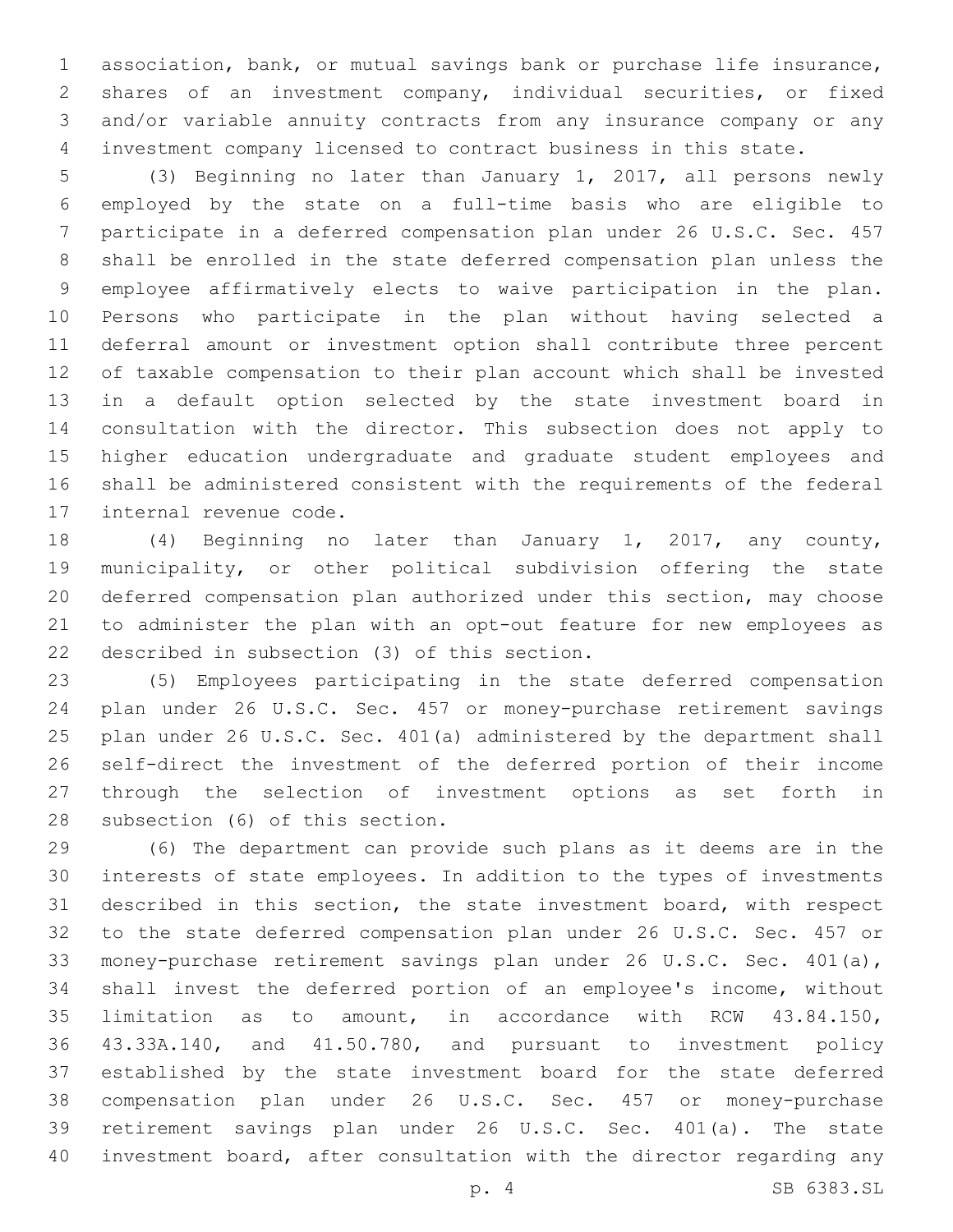recommendations made pursuant to RCW 41.50.088(2), shall provide a set of options for participants to choose from for investment of the deferred portion of their income. Any income deferred under these plans shall continue to be included as regular compensation, for the purpose of computing the state or local retirement and pension 6 benefits earned by any employee.

 (7) Any retirement strategy fund asset mix may include investment in a state investment board commingled fund. Retirement strategy fund means one of several diversified asset allocation portfolios managed 10 by investment advisors under contract to the state investment board. 11 The state investment board shall declare unit values for its commingled funds no less than monthly for the funds or portions 13 thereof requiring valuation. The declared values shall be an approximation of portfolio or fund values, and both the values and 15 the frequency of the valuation shall be based on internal procedures 16 of the state investment board. Such declared unit values, the 17 frequency of their valuation, and internal procedures shall be in the sole discretion of the state investment board. The state investment 19 board may delegate any of the powers and duties under this subsection, including discretion, pursuant to RCW 43.33A.030.

 (8) Coverage of an employee under optional salary deferral programs under this section shall not render such employee ineligible for simultaneous membership and participation in any pension system 24 for public employees.

 **Sec. 5.** RCW 41.50.780 and 2016 c 112 s 2 are each amended to 26 read as follows:

 (1) The deferred compensation principal account is hereby created 28 in the state treasury.

 (2) The amount of compensation deferred under 26 U.S.C. Sec. 457 by employees under agreements entered into under the authority contained in RCW 41.50.770 shall be paid into the deferred compensation principal account and shall be sufficient to cover costs of administration and staffing in addition to such other amounts as determined by the department. The deferred compensation principal account shall be used to carry out the purposes of RCW 41.50.770. All eligible state employees shall be given the opportunity to participate in agreements entered into by the department under RCW 41.50.770. State agencies shall cooperate with the department in providing employees with the opportunity to participate.

p. 5 SB 6383.SL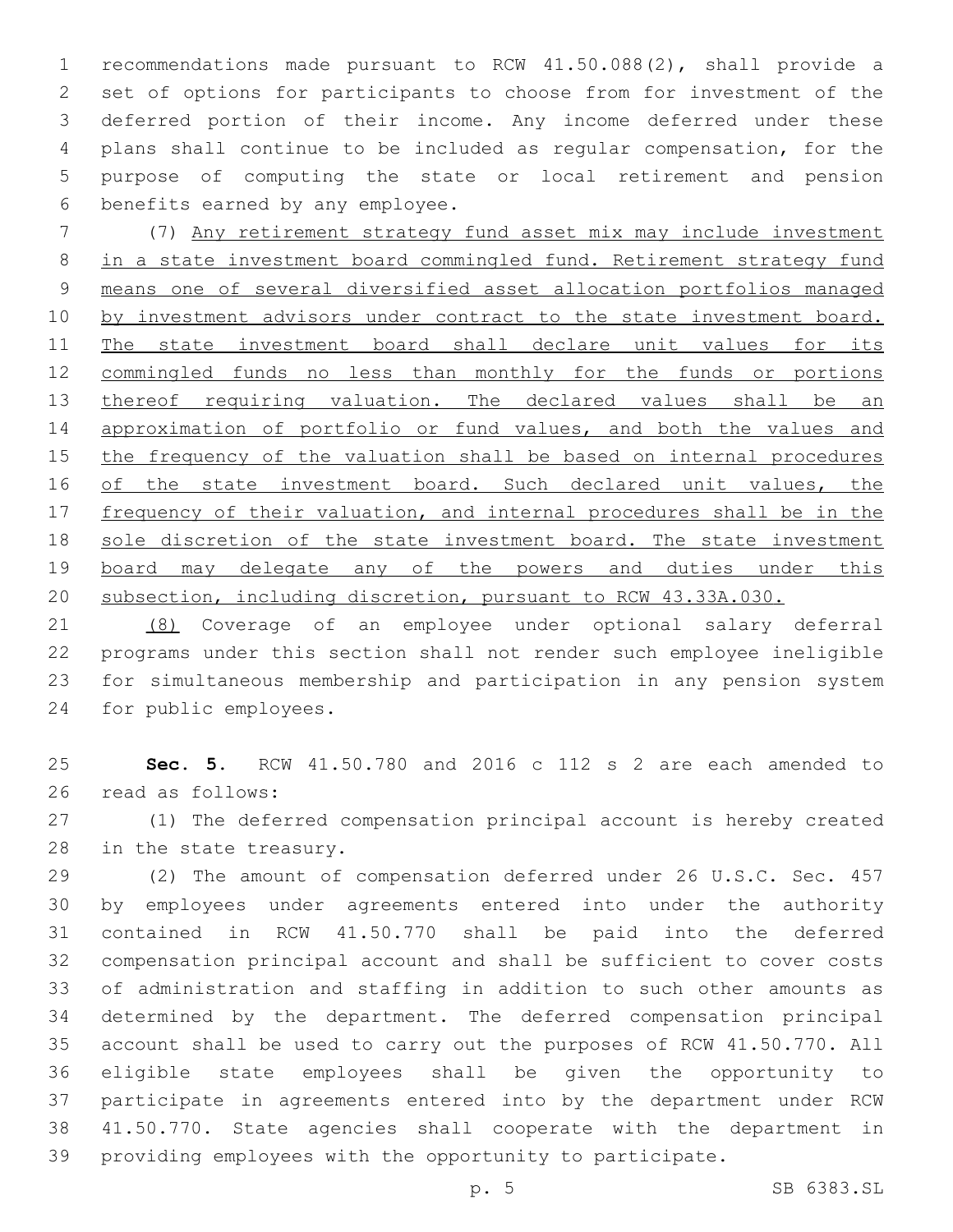(3) Any county, municipality, or other subdivision of the state may elect to participate in any agreements entered into by the department under RCW 41.50.770, including the making of payments therefrom to the employees participating in a deferred compensation plan upon their separation from state or other qualifying service. Accordingly, the deferred compensation principal account shall be considered to be a public pension or retirement fund within the meaning of Article XXIX, section 1 of the state Constitution, for the purpose of determining eligible investments and deposits of the 10 moneys therein.

 (4) All moneys in the state deferred compensation principal account and the state deferred compensation administrative account, all property and rights purchased therewith, and all income attributable thereto, shall be held in trust by the state investment board, as set forth under RCW 43.33A.030, for the exclusive benefit of the state deferred compensation plan's participants and their beneficiaries. Neither the participant, nor the participant's beneficiary or beneficiaries, nor any other designee, has any right to commute, sell, assign, transfer, or otherwise convey the right to receive any payments under the plan. These payments and right thereto are nonassignable and nontransferable. Unpaid accumulated deferrals are not subject to attachment, garnishment, or execution and are not transferable by operation of law in event of bankruptcy or insolvency, except to the extent otherwise required by law.

 (5) The state investment board has the full power to invest moneys in the state deferred compensation principal account and the state deferred compensation administrative account in accordance with 28 RCW 43.84.150, 43.33A.140, 43.33A.170, and 41.50.770, and cumulative investment directions received pursuant to RCW 41.50.770. All investment and operating costs of the state investment board associated with the investment of the deferred compensation plan assets shall be paid pursuant to RCW 43.33A.160 and 43.84.160. With the exception of these expenses, one hundred percent of all earnings from these investments shall accrue directly to the deferred 35 compensation principal account.

 (6)(a) No state board or commission, agency, or any officer, employee, or member thereof is liable for any loss or deficiency resulting from participant investments selected pursuant to RCW 41.50.770(5).39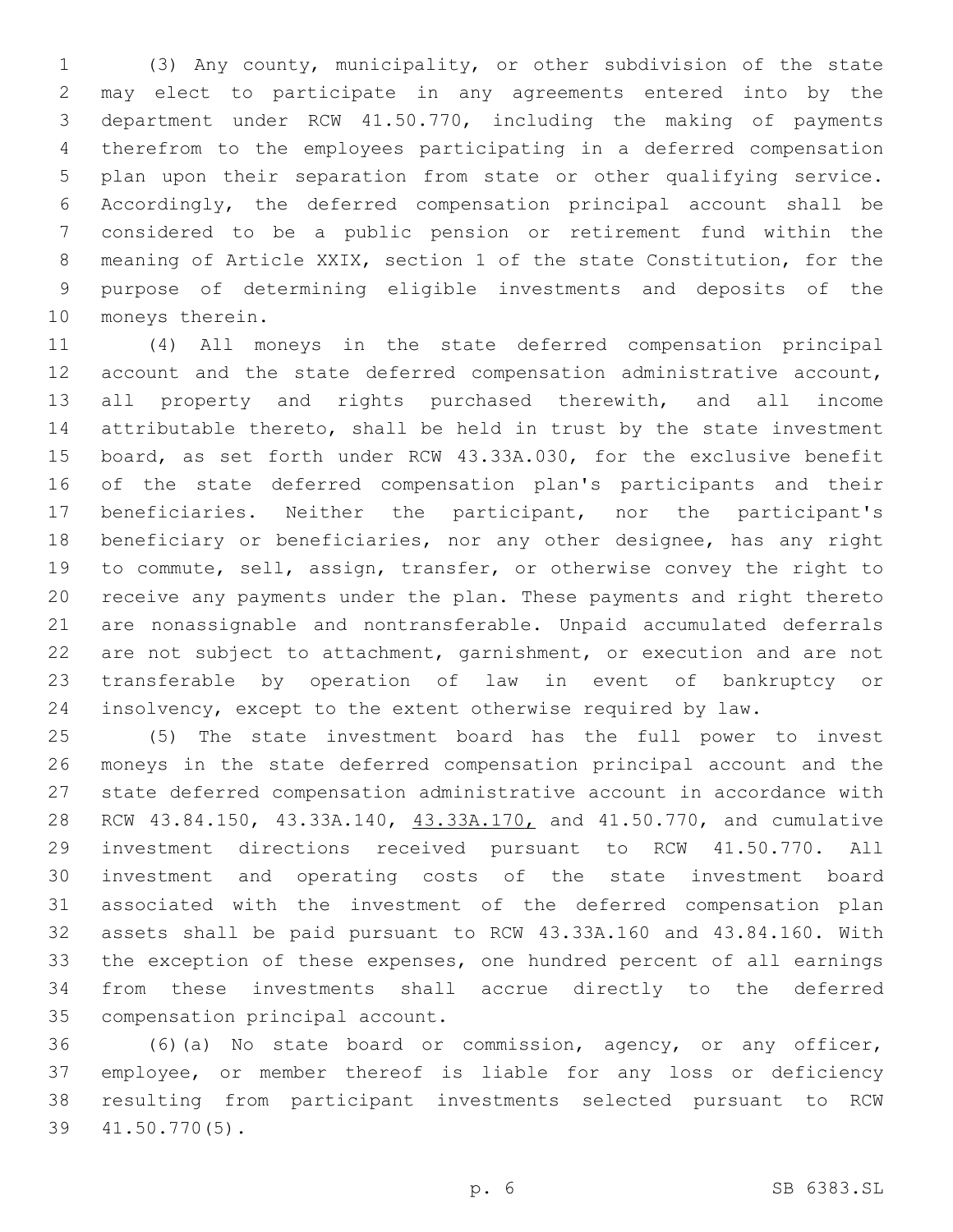(b) Neither the department, nor the director or any employee, nor the state investment board, nor any officer, employee, or member thereof is liable for any loss or deficiency resulting from reasonable efforts to implement investment directions pursuant to RCW  $41.50.770(5)$ .

 (c) The state investment board, or any officer, employee, or member thereof is not liable with respect to any declared unit valuations or crediting of rates of return, or any other exercise of powers or duties.

10 (d) The department, or any officer or employee thereof, is not liable for crediting rates of return which are consistent with the state investment board's declaration of unit valuations.

 (7) The deferred compensation administrative account is hereby created in the state treasury. All expenses of the department pertaining to the deferred compensation plan including staffing and administrative expenses shall be paid out of the deferred compensation administrative account. Any excess balances credited to this account over administrative expenses disbursed from this account shall be transferred to the deferred compensation principal account at such time and in such amounts as may be determined by the department with the approval of the office of financial management. Any deficiency in the deferred compensation administrative account caused by an excess of administrative expenses disbursed from this account shall be transferred to this account from the deferred 25 compensation principal account.

 (8)(a)(i) The department shall keep or cause to be kept full and adequate accounts and records of the assets of each individual participant, obligations, transactions, and affairs of any deferred compensation plans created under RCW 41.50.770 and this section. The department shall account for and report on the investment of state deferred compensation plan assets or may enter into an agreement with the state investment board for such accounting and reporting.

 (ii) The department's duties related to individual participant accounts include conducting the activities of trade instruction, settlement activities, and direction of cash movement and related wire transfers with the custodian bank and outside investment firms.

 (iii) The department has sole responsibility for contracting with any recordkeepers for individual participant accounts and shall manage the performance of recordkeepers under those contracts.